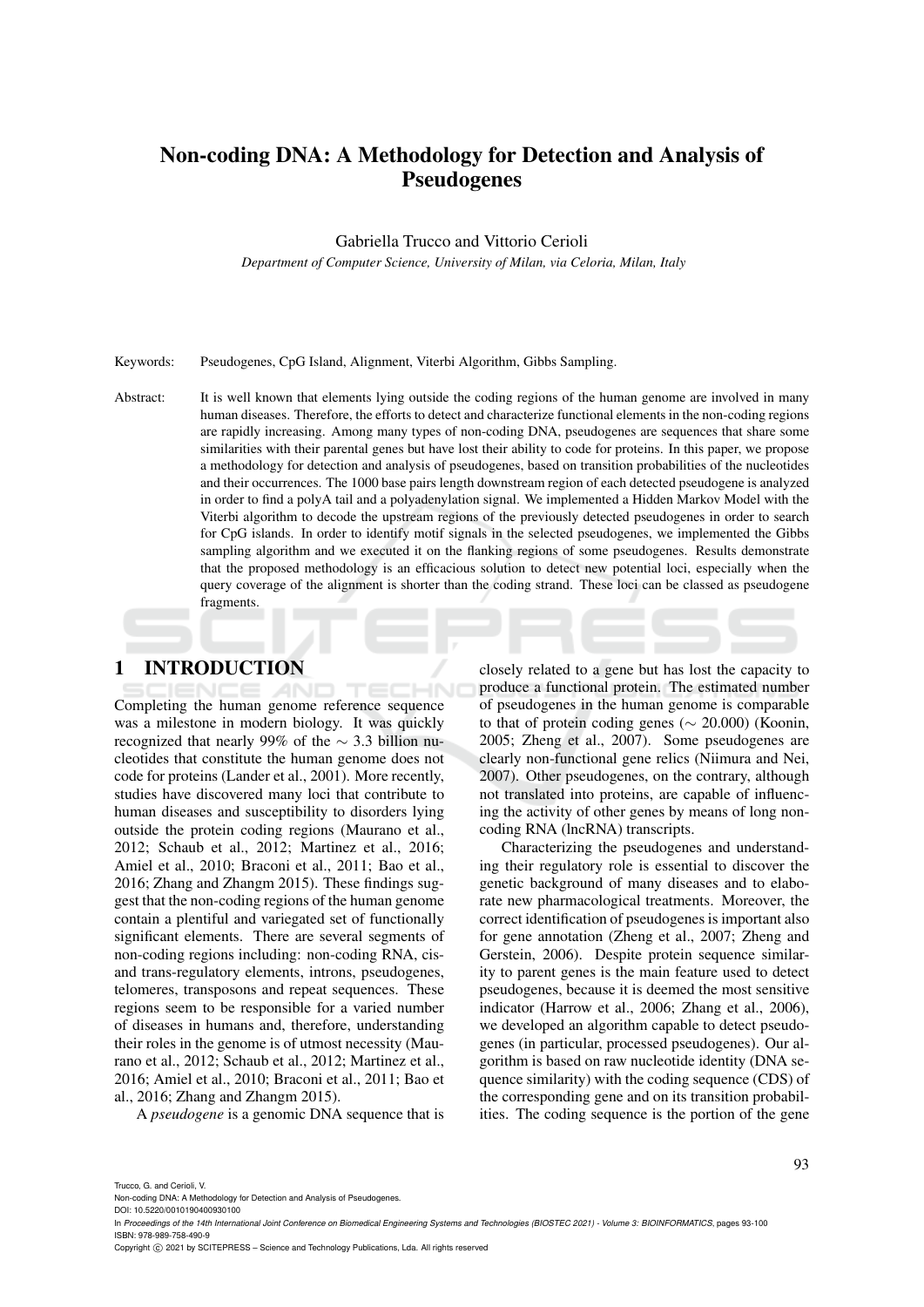that remains in the mature messenger RNA after the splicing and, therefore, it is the portion that is actually translated into protein. It is composed by the exons. Once identified a putative pseudogene, we analyzed both the upstream (before the pseudogene 5' extreme) and the downstream (beyond the pseudogene 3' extreme) regions in order to find out biologically interesting features. In particular, we searched for a CpG island and promoter signals in the upstream region. The downstream region, instead, was analyzed in order to detect the presence of a polyA tail and, when a polyA tail was found, a polyadenylation signal was searched for. The polyadenylation signal (typically AAUAAA) is a binding site on the messenger RNA where polyadenylation starts. Moreover, we implemented the Gibbs sampling algorithm with the aim of finding a common motif in the upstream regions containing a CpG island (Das and Dai, 2007; Thompson et al., 2003).

## 2 METHODS

In this section, we provide detailed descriptions of the algorithms and the strategies used in this project to pursue the following goals:

- identification of the processed pseudogenes of some selected genes;
- detection of a polyA tail in the downstream region of each identified pseudogene;
- detection of CpG islands in the upstream region of each pseudogene;
- motif discovery (search for potential promoters sequences) in the upstream regions of the pseudogenes.

# 2.1 Identification of Pseudogene **Sequences**

The first step is design of a strategy for identifying the pseudogenes of a gene originated from its CDS. We developed a program that scans the entire genome and stores all the sequences that have similarity with a selected CDS in terms of transition probabilities (the probabilities of transition between the different nucleotides in the CDS) and occurrences of the nucleotides. Each stored sequence is then aligned with the CDS and, if the alignment is statistically significant, the sequence is marked as a pseudogene.

As a first step, the program builds a matrix of the transition probabilities of the CDS and computes the probability of the CDS itself according to this model

(*CDSP*). The probability is computed as a sum of logarithms of probabilities in order to avoid floating point underflow errors (that is numbers of smaller absolute values than the computer can represent in its CPU) or, worse, the production of arbitrary wrong numbers. The nucleotides occurrences of the CDS (*CDSC<sup>n</sup>* ) are also calculated. A sliding window that has the same length of the CDS scans the entire genome. When it finds a sequence with a transition probability that is included in the interval  $\pm CDS_P \cdot 0.05$  and a nucleotide occurrence in the interval  $\pm CDS_{C_n} \cdot 0.2$ , for each nucleotide, the extremities of the sequence are stored in a list. The window can enlarge itself until the above-mentioned conditions are satisfied. Sequences longer than four times the CDS length will be discarded from the list at the end of the scanning. A distinct program builds 100.000 random sequences with the same transition probabilities of the CDS. Each sequence is aligned with the CDS and the program returns the mean and the standard deviation of the alignment scores. Then we align the CDS with all the sequences in the list. For each alignment, the main program computes the z-score given by  $Z = \frac{X - \mu}{\sigma}$ , us- $\frac{\partial}{\partial \theta}$  ing the mean *μ* and the standard deviation σ previously computed as explained above. A threshold of 8 is chosen for the z-score so that only sequences with a z-score greater than the threshold are recorded as pseudogenes. We chose a threshold of 8 because the alignment scores between the CDSs and the random sequences are not normally distributed (Mitrophanov and Borodovsky, 2005). The parameters of the alignment algorithm are: match  $= 1$ , mismatch  $= 0$  and gap  $= -1.$ 

## 2.2 PolyA Tails

A polyA tail is a stretch of RNA that has only adenine bases. In eukaryotes, the addition of a polyA tail to a messenger RNA 3' end is part of a process that produces mature messenger RNA (mRNA) and is called polyadenylation (Zhang et al., 2002). Processed pseudogenes are typically characterized by the lack of introns and the presence of residue of the polyA tail (Zhang et al., 2002). We searched for a polyadenine tail by means of a 50 bp sliding window in the 1000 bp (base pairs) length region beyond the pseudogene 3' extremity. The 50 bp windows containing more than 30 adenines are memorized (if they exist) and the most promising one is considered as a PolyA tail. When a polyadenine tail is found, the algorithm searches for a polyadenylation signal (AATAAA or ATTAAA) in the 100 bp length upstream region of the tail.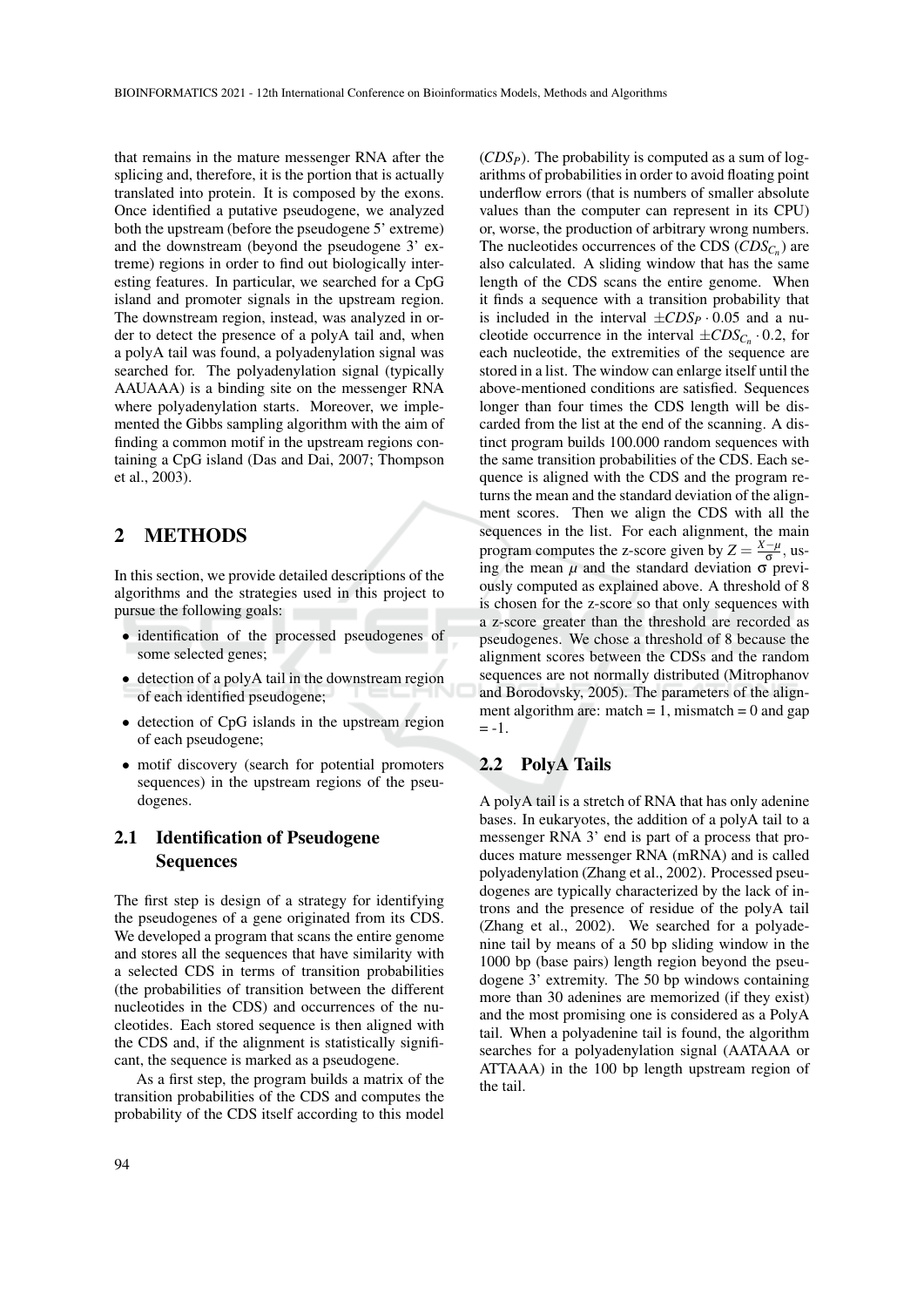### 2.3 CpG Islands

CpG islands are regions of DNA in which a cytosine is followed by a guanine in the sequence of nucleotides along the  $5' \rightarrow 3'$  direction with a high frequency. The notation CpG is used to distinguish the single strand sequence from the CG pairing on the double strand. In vertebrate genomes, CpG nucleotides occur with a much lower frequency than would be expected by random chance. The frequency of CpG dinucleotides in the human genome is 0.98% while the expected frequency is 4.41% (Gardiner-Garden and Frommer, 1987). CpG islands play an important role in gene expression regulation and the ability to identify them can help us to predict the location of genes within the DNA.

A naïve approach to locate CpG islands in a sequence *X* of length *L* is to extract a sliding window of length  $len \ll L$  and to compute a score for each subsequence of length *len* in *X*. The main disadvantage of this strategy is that we have no information about the lengths of the islands. If we use a value of *len* that is too large, the score we get from this window may not be high enough. The best approach for this problem is the use of a Hidden Markov Model (HMM). A general HMM (Durbin et al., 1998) is a triplet

$$
M=(Q,S,\Theta),
$$

where:

- Q is an alphabet of symbols;
- S is a finite set of states capable of emitting symbols from the alphabet Q;
- Θ is a set of probabilities, comprised of:
	- state transition probabilities, denoted as  $p_{ij}$  for each  $i, j \in S$ ;
	- emission probabilities denoted as  $q_k(b)$  for each  $k \in S$  and  $b \in Q$ .

The HMM for CpG islands has (Gröpl, 2012):

- 9 states: begin/end, A+, C+, G+, T+, A-, C-, Gand T-
- 4 symbols: A, C, G and T

The letters A+, C+, G+ and T+ represent states that belong to a CpG island. The other letters, instead, represent states not belonging to a CpG island. The state 0 corresponds to the state begin/end of the chain. A Markov chain is a system (*S*,*A*) consisting of a finite set of states *S* and a transition matrix  $A = a_{kl}$  with  $\sum_{l \in S} a_{kl} = 1$  for all  $k \in S$  that determines the probability of the transition  $k \rightarrow l$  by  $P(s_{i+1} = l | s_i = k) = a_{kl}$ . At any step *i*, the Markov chain is in a specific state  $s_i$  and the chain changes to state  $s_{i+1}$  according to the given transition probability (Gröpl,  $2012$ ). In this model, each state emits only the corresponding symbol/nucleotide (with probability 1).

The state transition probabilities matrix is reported in Table 1. Model "+" describes the transition probabilities inside the CpG, model "-" describes the transition probabilities outside the CpG island (Gröpl, 2012).

#### 2.4 Motif Discovery

In order to find potential sequence signals (DNA binding sites or promoters) in the upstream regions in which a CpG island is present, we developed a Gibbs sampling algorithm capable of locating a pattern of subsequences with the highest likelihood. Gibbs sampling is a probabilistic inference algorithm used to generate a sequence of samples from a joint probability distribution of two or more random variables (Haggström, 2002). In bioinformatics, Gibbs sampling is used to detect motif signals in multiple DNA or protein sequences assuming no prior information about the motifs (Das and Dai, 2007; Thompson et al., 2003; Lawrence et al., 1993). Thus, given a set of sequences  $S = S^{(1)}, \ldots, S^{(n)}$  and an integer *w*, the algorithm finds, for each sequence  $S^{(i)}$ , a subsequence of length *w*, so that the similarity between the *n* sequences is maximized (Lawrence et al., 1993; Rouchka, 2008). Let  $c_{ij}$  be the number of occurrences of the symbol  $j \in \Sigma$  among the *i*<sup>th</sup> position of the *n* subsequences. Let  $q_{ij}$  denote the probability of the symbol *j* to occur at the *i th* positions of pattern and let  $p_j$  denote the frequency of the symbol *j* in all sequences of *S*. The algorithm maximizes the equation:

$$
F = \sum_{i=1}^{w} \sum_{j \in \Sigma} c_{ij} \cdot \log \frac{q_{ij}}{p_j},
$$

where  $c_{ij}$  and  $q_{ij}$  are computed from the complete alignment of the subsequences. To achieve this result, we designed an algorithm that performs the following iterative procedures:

- 1. Initialization: randomly chooses  $a^{(1)}, \ldots, s^{(n)}$ , the starting indices of the subsequences in  $S^{(1)}, \ldots, S^{(n)}$ , respectively.
- 2. Randomly chooses  $1 \le z \le n$  and computes  $c_{ij}$ , *qij* and  $p_j$  values for the sequences in  $S\backslash S^{(z)}$ .
- 3. According to the model, computes the weights of all possible subsequences of length *w* in  $S^{(z)}$ . The weights are normalized and a new value of  $a^{(z)}$ is randomly selected with a probability proportional to the weights of the subsequences of  $S^{(z)}$ . In order to avoid local optima, the starting position with the highest weight is not guaranteed to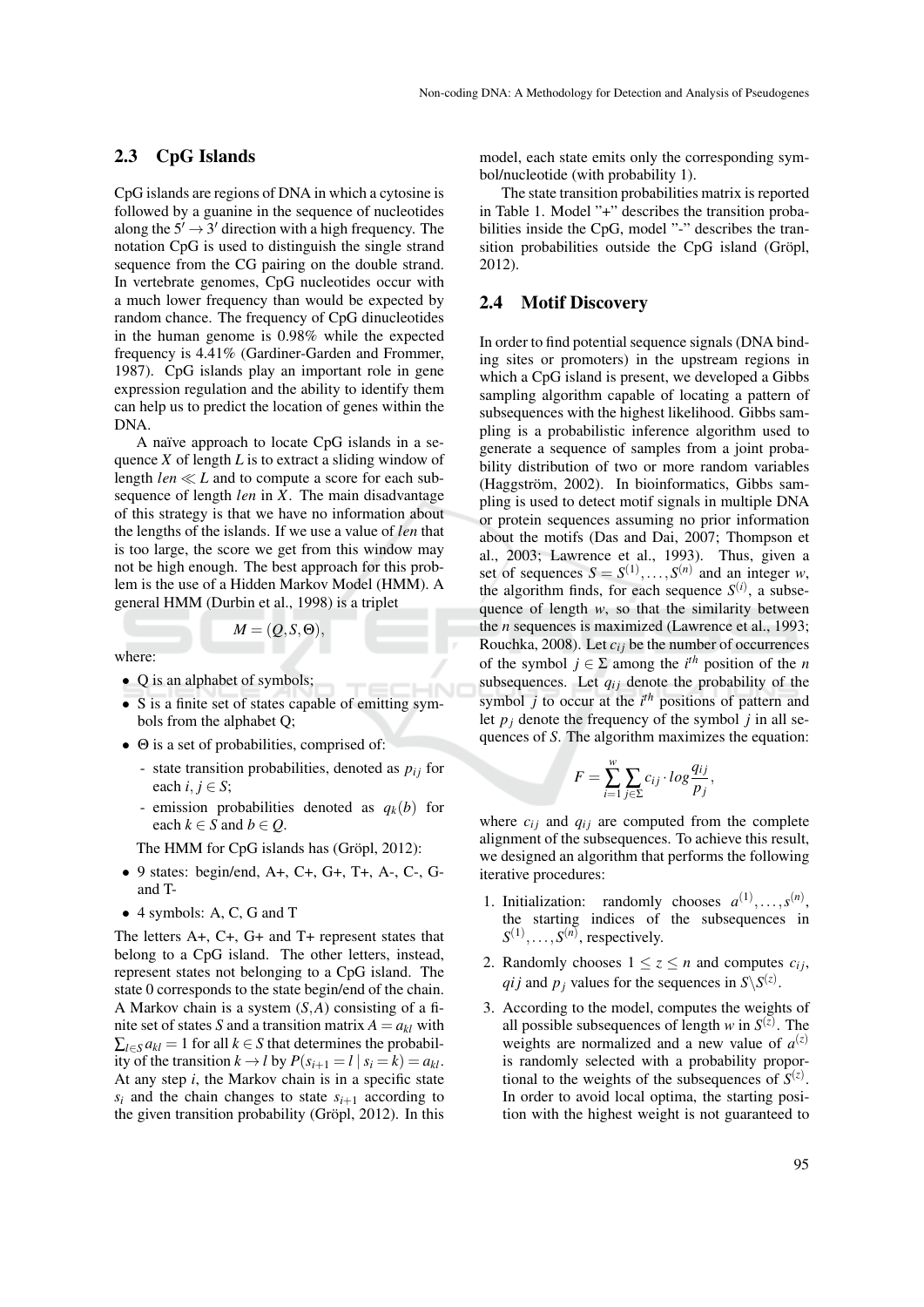|              | $\mathbf{0}$ | $A+$      | C+        | $G+$      | $T+$      | $A -$     | $\mathbf{C}$ | G-        | Т.        |
|--------------|--------------|-----------|-----------|-----------|-----------|-----------|--------------|-----------|-----------|
| $\mathbf{0}$ | 0.000        | 0.0725193 | 0.1637630 | 0.1788242 | 0.0754545 | 0.1322050 | 0.1267006    | 0.1226380 | 0.1278950 |
|              |              |           |           |           |           |           |              |           |           |
| A+           | 0.001        | 0.1762237 | 0.2682517 | 0.4170629 | 0.1174825 | 0.0035964 | 0.0054745    | 0.0085104 | 0.0023976 |
| $C+$         | 0.001        | 0.1672435 | 0.3599201 | 0.2679840 | 0.1838722 | 0.0034131 | 0.0073453    | 0.0054690 | 0.0037524 |
| $G+$         | 0.001        | 0.1576223 | 0.3318881 | 0.3671328 | 0.1223776 | 0.0032167 | 0.0067732    | 0.0074915 | 0.0024975 |
| $T+$         | 0.001        | 0.0773426 | 0.3475514 | 0.3750440 | 0.1781818 | 0.0015784 | 0.0070929    | 0.0076723 | 0.0036363 |
|              |              |           |           |           |           |           |              |           |           |
| $A-$         | 0.001        | 0.0002997 | 0.0002047 | 0.9992837 | 0.0002097 | 0.2994005 | 0.2045904    | 0.2844305 | 0.2095804 |
| С-           | 0.001        | 0.0003216 | 0.0002977 | 0.0000769 | 0.0003016 | 0.3213566 | 0.2974045    | 0.0778441 | 0.3013966 |
| $G-$         | 0.001        | 0.0001768 | 0.0002387 | 0.0002917 | 0.0002917 | 0.1766463 | 0.2385224    | 0.2914165 | 0.2914155 |
| Т.           | 0.001        | 0.0002477 | 0.0002457 | 0.0002977 | 0.0002077 | 0.2475044 | 0.2455084    | 0.2974035 | 0.2075844 |

Table 1: Transition matrix.

be chosen. In order to rapidly converge to a solution, the above mentioned random sampling goes on for a fixed amount of time (usually 15 min), then, after the time threshold has expired, only the position with the highest weight is chosen.

4. The algorithm repeats step 2 and 3 until it converges to a fixed pattern of subsequences. The algorithm ends when the same pattern of subsequences is produced for 10 consecutive iterations.

We chose this strategy with the purpose of having many"fast"solutions rather than few"slow"ones.

## 3 RESULTS AND DISCUSSION

In this paper we considered 11 genes and searched for their processed pseudogenes. Five of these genes belong to the ribosomal protein family, which is the family with the highest number of processed pseudogenes (Zhang et al., 2002). Other six genes are known for their pseudogene-mediated expression regulation or for their involvement in cancer disease.

The proposed algorithm was able to detect 110 of 121 pseudogenes annotated by Ensembl for these 11 genes. Moreover, it detected four loci not reported by Ensembl, but reported by UCSC, two new potential pseudogene loci reported neither by Ensembl nor by UCSC and three duplicated sequences for three distinct pseudogenes. Though the algorithm didn't capture all the annotated pseudogenes, it seems to be an efficacious solution to detect new potential loci, especially when the query coverage of the alignment is shorter than the coding sequence. These loci can be classed as pseudogene fragments.

The downstream regions of the detected pseudogenes were analyzed in order to find polyA tails. We found a polyA tail for 48 pseudogenes and a polyadenylation signal for 13 of them. These numbers are coherent with known data. Literature reports that a polyA tail is present in about 45-50% of the cases (Zhang et al., 2002).

CpG islands of different lengths and at different distances from the pseudogenes were detected in 16 upstream regions. We did not find any motif in the upstream regions probably because a bigger set of sequences is needed by the Gibbs sampling algorithm. However, we executed the algorithm on the flanking regions of some pseudogenes and the results showed an interesting similarity between the flanking regions of some of them. These similarities were confirmed also by alignments of the regions.

We implemented the algorithms in Java language and we executed them on a Notebook Asus K72F equipped with Intel Core i3 processor (2.5 GHz). The entire human genome sequence was downloaded from the repository on www.ncbi.nlm.nih.gov, the CDSs were downloaded from the Ensembl genome browser hosted by www.ensembl.org. In this section, we describe the results of the following experiments.

- In order to detect the pseudogenes of each gene considered in the survey, we developed a strategy based on raw nucleotide identity that scans the entire human genome and returns the coordinates of each detected pseudogene.
- The 1000 bp length downstream region of each pseudogene was inquired about the presence of a polyA tail and, when this feature was present, the algorithm searched for a polyadenylation signal in the 100 bp length upstream region of the tail.
- The 1000 bp length upstream region of each pseudogene was decoded by the Viterbi algorithm based on a HMM suited for CpG islands detection.
- We also performed motif discovery experiments on the flanking regions of some pseudogenes. The strategy used for this goal was Gibbs sampling.

In our research we identified and analyzed the pseudogenes of the following genes: RPL14, RPL19, RPL22, RPL36 and RPL37 that are ribosomal protein genes (RP family) (Zheng et al., 2007); PTEN (phosphatase and tensin homolog) codes for a tumor suppressor (Chiefari et al., 2010); KRAS (GTPase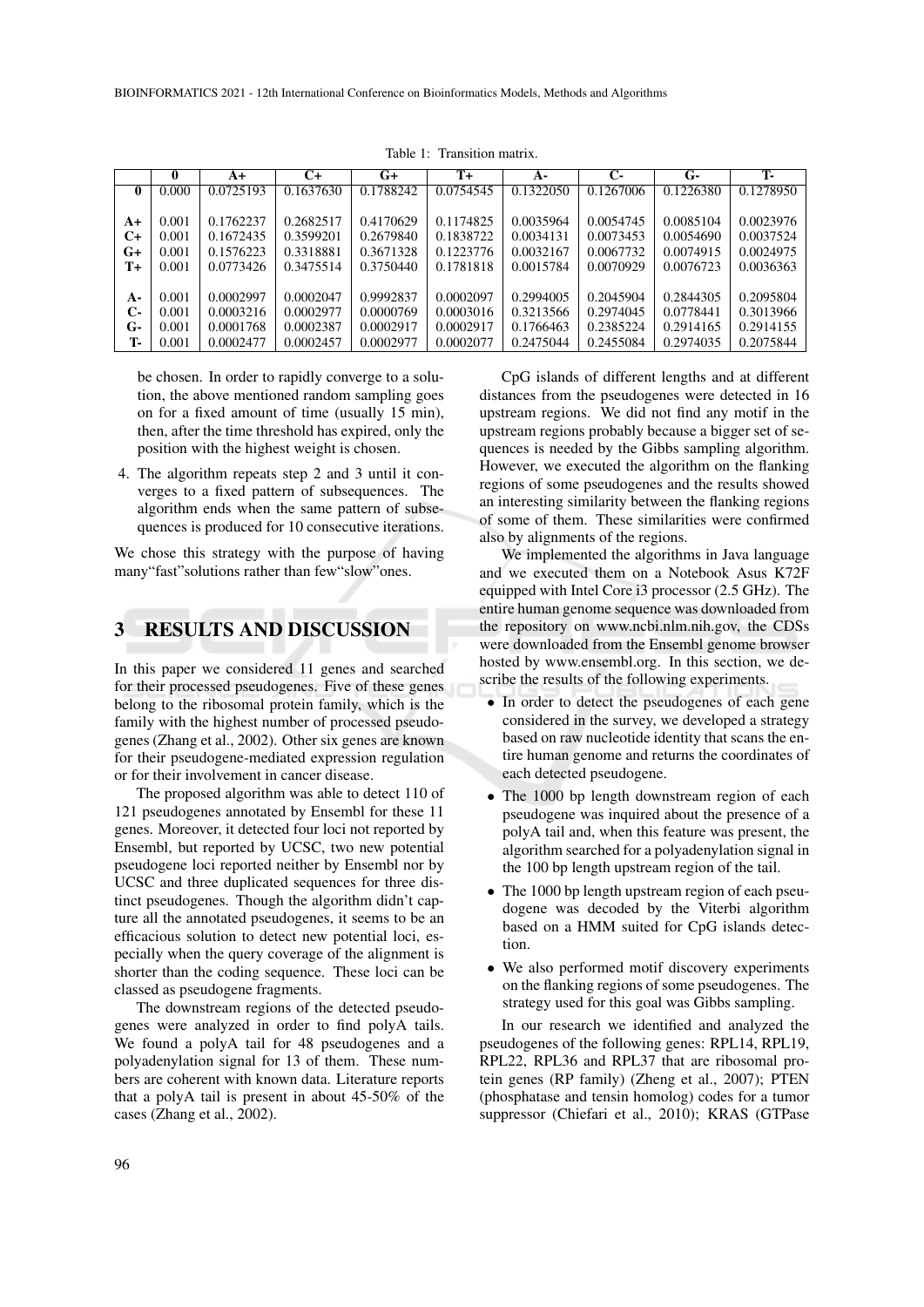| Table 2: The first row reports the number of annotated pseudogenes for each gene, the second and the third rows report the |
|----------------------------------------------------------------------------------------------------------------------------|
| number of attested pseudogenes and of unannotated pseudogene loci identified by our method, respectively.                  |
| RPL14 RPL19 RPL22 RPL36 RPL37 PTEN KRAS RAP1A RAP1B CX43 HDAC1 sum                                                         |

|              | RPL <sub>14</sub> | DDI<br>L19  | <b>RPL22</b>  | <b>RPL36</b> | <b>RPL37</b> | <b>PTEN</b> | <b>KRAS</b> | RAP1A | <b>RAP1B</b> | <b>CX43</b> | HDAC1 | sum              |
|--------------|-------------------|-------------|---------------|--------------|--------------|-------------|-------------|-------|--------------|-------------|-------|------------------|
| annotated    |                   | $\sim$<br>∸ | $\sim$<br>ندڪ | $\sim$<br>رے | o<br>∠٥      | ∼           |             |       |              |             |       | $\bullet$<br>141 |
| attested     |                   |             | $\sim$<br>--  | ∠⊥           | ^`<br>ZΟ     |             |             |       |              |             |       | 110              |
| not reported |                   |             |               |              |              |             |             |       |              |             |       |                  |

Table 3: The locus AL356967.1 is annotated by Ensembl as "novel pseudogene" residing on chromosome 6 (forward strand) at 104.687.241-104.687.879. UCSC reports it as RPL14 retrogene.

|                | chromosome | z-score | query coverage | percent identity |
|----------------|------------|---------|----------------|------------------|
| <b>RPL14</b>   | $3(+1)$    |         |                |                  |
| <b>RPL14P1</b> | $12 (+1)$  | 69.86   | 84%            | 98.21\%          |
| AC017079.1     | $2 (+1)$   | 24.92   | 42%            | 86.44%           |
| AC012519.1     | $3(-1)$    | 42.78   | 84%            | 83.89%           |
| AC126615.1     | $12 (+1)$  | 56.17   | 82%            | 91.28%           |
| RPL14P3        | $4(-1)$    | 53.20   | 83%            | 90.50%           |
| AC108039.1     | $2(-1)$    | 17.78   | 37%            | 90.00%           |
| AL024507.1     | $6(-1)$    | 13.32   | 43%            | 82.95%           |
| RPL14P5        | $X(-1)$    | 34.15   | 58%            | 85.58%           |
| AC117522.3     | $5( -1)$   | 26.41   | 45%            | 86.96%           |
| AL356967.1     | $6(+1)$    | 9.75    | 30%            | 71.53%           |

KRAS) is a proto-oncogene (Poliseno et al., 2010); RAP1A and RAP1B are members of the oncogene RAS family; CX43 (gap junction protein alpha) is another cancer-related gene; GJA1P1, a pseudogene of CX43, is expressed in breast cancer but not in normal cells (Bier et al., 2009); and finally HDAC1 (histone deacetylase 1) (Tam et al., 2008).

#### 3.1 Pseudogenes Detection

The Ensembl genome browser reports 121 pseudogenes for these 11 genes. We attested 110 of them and we identified 6 pseudogenes loci not previously annotated by the Ensembl genome browser, two of them annotated neither by the Ensembl genome browser nor by the UCSC genome browser (www.genome.ucsc.edu). The statistical significance of the alignments was confirmed by the z-score and by the BLASTN alignment online application hosted by the National Center for Biotechnology Information (NCBI) website (www.ncbi.nlm.nih.gov). The position and the annotation of the sequences found were confirmed by the Ensembl genome browser. Table 3 reports, for each gene, the number of pseudogenes annotated by Ensembl (first row), the number of loci attested by our method (second row) and the loci not reported by Ensembl (third row), but detected by our method.

Table 3 shows the detection results for RPL14. The first column reports the position in the sequence (the number of the chromosome, where +1 stands for forward strand and -1 for reverse strand) of the gene itself and of each detected pseudogene. The second column reports the z-score of the alignments. The third and the fourth columns report the query coverage and the percent identity of the alignments respectively. The latter two parameters are provided by BLASTN.

Similarly, we calculated the results for RPL19, RPL22, and RPL37, which are not reported here due to lack of space.

The computation time of pseudogenes detection depends on CDS length because the optimal alignment is computed in  $O(L^2)$ , where *L* is the length of the sequence. However, the main factor that influences the computation time is the number of homologous sequences found, which is unknown before execution. Table 4 reports the computation time of each experiment.

### 3.2 PolyA Tails

We found 48 polyA tails (41% of the cases) and 13 polyadenylation signals (AATAAA or ATTAAA). It's worth to notice that the sequence (1) of RPL37, reported neither by Ensembl nor by UCSC, has a polyA tail at 571 bp from its 3' and a polyadenylation signal at 13 bp from the 5' of the tail. Table 5 shows the number of tails and the number of polyadenylation signals found for each group of pseudogenes.

### 3.3 CpG Islands

The upstream 1000 bp length regions of the detected pseudogenes were analyzed in order to check the presence of CpG islands. Table 6 displays the number of CpG islands found for each group of pseudogenes and the maximum CpG island length in each group. It is worth to notice that the length of the CpG islands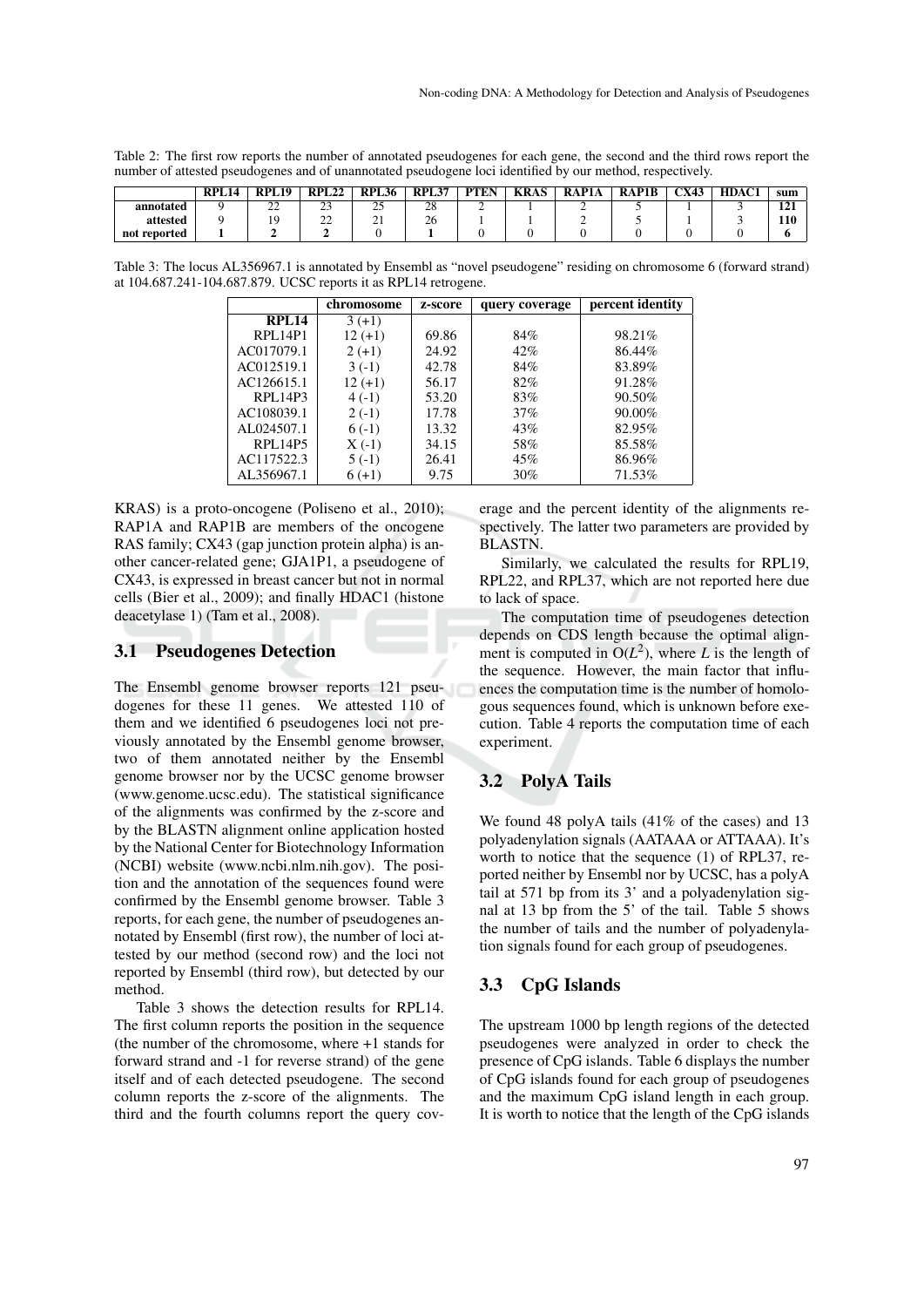Table 4: The table shows the length of each CDS and the computation time needed to scan the entire genome in search of its pseudogenes.

| gene              | DDI | DDI<br>. . 19 | <b>RPL</b><br>22ء | <b>RPL</b><br>L36 | RPL37 | <b>PTEN</b> | KRAS | $^{\backprime}$ P1A<br>R A | <b>RAP1B</b> | CX43     | HDAC1           |
|-------------------|-----|---------------|-------------------|-------------------|-------|-------------|------|----------------------------|--------------|----------|-----------------|
| <b>CDS</b> length | 552 | 591<br>․ ու   | 387               | 320               | 294   | 212<br>---  | 570  | 555                        | 555<br>ັບມ   | 1146     | 1449            |
| time (min)        | 86  | 70            | 124               | 46                | 102   | 422         | 17Q  | 254                        | 342          | 102<br>- | $\sim$<br>- - - |

Table 5: The first row reports the number of pseudogenes analyzed for each gene (attested+not reported), the second and the third rows report the number of tails and the number of polyadenylation signals for each group respectively.

|          | RPL <sub>14</sub> | <b>DDI</b><br>L 19 | <b>RPL22</b> | <b>DDI</b><br>L36<br>л | <b>RPL37</b> | <b>PTEN</b> | <b>KRAS</b> | RAP1A | <b>RAP1B</b> | CX43 | <b>HDAC1</b> | sum      |
|----------|-------------------|--------------------|--------------|------------------------|--------------|-------------|-------------|-------|--------------|------|--------------|----------|
| analyzed | 10                | $\sim$<br>∸ ⊥      | $\sim$<br>24 | <u>_</u>               | $\sim$<br>∼  |             |             |       |              |      |              | .<br>110 |
| tail     |                   |                    |              |                        | . .          |             |             |       |              |      |              | 48       |
| signal   |                   |                    |              |                        |              |             |             |       |              |      |              | -        |

varies a lot and, therefore, a sliding window cannot be used to detect CpG islands.

# 3.4 Motif Discovery and Flanking Regions

It was observed that half of mammalian CpG islands  $(\sim 10.000)$  are "orphan", that is, they are not associated with annotated promoters. There are evidences that many orphan CpG islands play a role as transcriptional initiator during development and, after that, they are subject to DNA methylation loosing their active promoter features. Thus, orphan CpG islands may correspond to undetected promoters that are active during development (Illingworth et al., 2010). With the aim of finding a possible DNA signal in the CpG islands found, we analyzed the 500 bp length pseudogenes upstream regions that contain CpG islands. We run the Gibbs sampling algorithm in order to find common subsequences of length 14. We did not find any significant common motif. Nevertheless, we identified a similarity between the upstream regions of RAP1B pseudogenes. We noticed that the subsequences of the best pattern for these regions are located at similar distances from their respective pseudogenes 5' extremities. The same happens for the subsequences of other high-scored patterns. A similar feature was observed also in the downstream regions (excepting AL161670.1). This feature was not observed in the upstream (and downstream) sequences of the pseudogenes of RAP1A, PTEN and HDAC1. We didn't test the ribosomal pseudogenes for this feature.

A further confirmation of the similarity between the flanking regions of these pseudogenes is provided by the alignment BLASTN online application hosted by the NCBI website. In Table 7, the bottom-left triangle contains the alignments scores (qc=query coverage and pi=percent identity) of the upstream regions. The top-right triangle contains the results of the downstream regions alignments.

# 4 CONCLUSIONS

Though the genomes of higher organisms do not have more genes than lower organisms, the greater abundance of regulatory ncRNAs, found in the higher organisms, could give reasons to a more complex phenotype from the same building blocks (Pink and Carter, 2013). Characterizing the pseudogenes and understanding their regulatory role will help in discovering the genetic origin of many diseases but also in finding new pharmacological treatments. Moreover, the prevalence of pseudogenes in mammalian genomes can introduce artifacts in automatic gene annotation pepelines in which pseudogenes are often mistakenly annotated as genes. This is due to the high sequence similarity of pseudogenes with their parental genes (Zheng et al., 2007; Zheng and Gerstein, 2006). Therefore, the correct identification of pseudogenes is important also for gene annotation.

*Identification.* No consensus computational scheme for detecting and defining pseudogenes has yet been developed. Distinct pseudogene annotation strategies produced rather distinct set of pseudogenes (Zheng et al., 2007). The algorithm based on raw nucleotide identity, even if it did not "capture" all the pseudogenes annoted by Ensembl, proved to be an efficacious tool for detection of new potential pseudogene sites not discovered by other strategies. In particular, it seems capable to cut off statistically significant alignments with a low query coverage, which we can regard as pseudogene fragments (Zhang et al., 2002). The algorithm parameters (thresholds for the transition probability and for the nucleotides occurrences), which we chose empirically, have to be refined in order to improve the performance of the algorithm. Moreover, it should be tested also for detection of duplicated pseudogenes. These are longer than processed pseudogenes because they include introns. However, unlike processed pseudogenes, they reside near their parental genes and, as a consequence, they do not need the scanning of the entire genome to be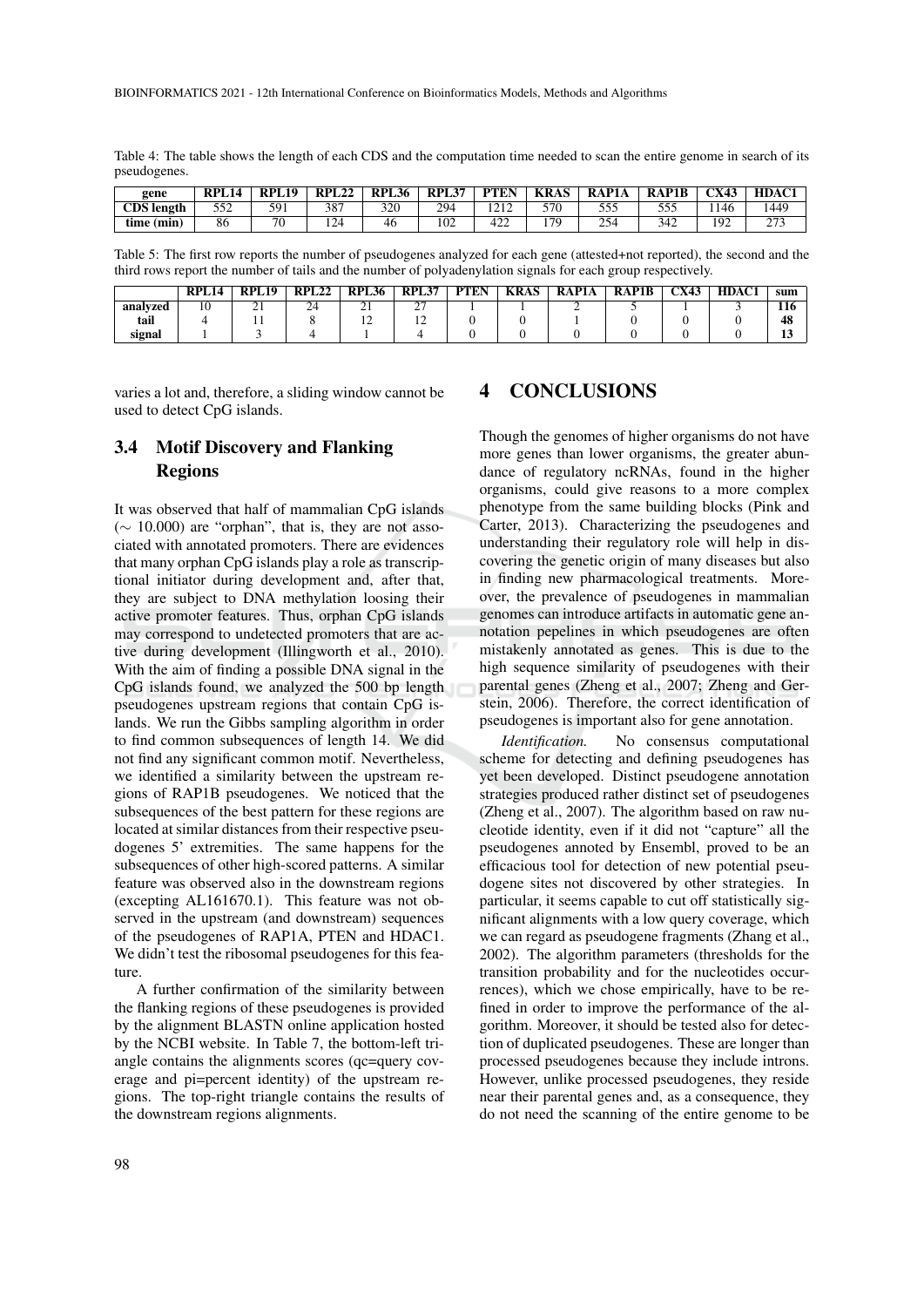Table 6: The first row reports the number of pseudogenes analyzed for each gene (attested+not reported), the second row reports the number of CpG islands identified in each group. The last row displays the maximum CpG island length in each group.

|                                  | <b>RPL14</b> | RPI.19            | <b>RPL22</b> | <b>RPL36</b>           | <b>RPL37</b> | <b>PTEN</b> | <b>KRAS</b> | <b>RAP1A</b> | <b>RAP1B</b> | <b>CX43</b> | HDAC1 | sum |
|----------------------------------|--------------|-------------------|--------------|------------------------|--------------|-------------|-------------|--------------|--------------|-------------|-------|-----|
| analvzed                         | 10           | $\sim$<br>∠⊥      | 24           | $^{\circ}$<br>$\sim$ 1 | $\sim$<br>-  |             |             |              |              |             |       | 116 |
| $\mathbf{C}\mathbf{p}\mathbf{G}$ |              |                   |              |                        |              |             |             |              |              |             |       | 16  |
| max len.                         |              | $\sqrt{2}$<br>192 | 142          | 268                    | 90           | 805         | 05<br>ں ر   | 100          | .            |             |       |     |

Table 7: The table reports the scores of the alignments among the upstream regions (bottom-left) and among the downstream regions (top-right) of the pseudogenes of RAP1B.

|            | AC113404.3               | RAP1BP1                  | RAP1BP2                  | RAP1BP3                   | AL161670.1                |
|------------|--------------------------|--------------------------|--------------------------|---------------------------|---------------------------|
| AC113404.3 |                          | $qc=100\%$ , pi=92.83%   | $qc=100\%$ , pi=87.23%   | qc=99%, pi=91.40%         | no significant similarity |
| RAP1BP1    | $qc=32\%$ , $pi=83.45\%$ |                          | qc=100%, pi=82.47%       | qc=99%, pi=86.17%         | no significant similarity |
| RAP1BP2    | $qc=16\%$ , $pi=73.33\%$ | $qc=31\%$ , $pi=70.34\%$ |                          | $qc=100\%$ , $pi=81.27\%$ | $qc=2\%$ , $pi=100\%$     |
| RAP1BP3    | $qc=35\%$ , $pi=72.15\%$ | $qc=27\%$ , $pi=70.75\%$ | $qc=28\%$ , pi=65.94%    |                           | no significant similarity |
| AL161670.1 | $qc=32\%$ , $pi=89.44\%$ | qc=33%, pi=82.68%        | $qc=18\%$ , $pi=85.07\%$ | $qc=2\%$ , $pi=92.26\%$   |                           |

detected (Zheng et al., 2007).

*PolyA tails.* Although it was observed that a polyA tail is present beyond a processed pseudogene in about half of the cases (Zhang et al., 2002), the presence of a polyA tail (with a possible polyadenylation signal) could help the definition of a sequence as a processed pseudogene.

*CpG islands and motif discovery.* The accepted definition of what is a CpG island was proposed in 1987 as being a 200 bp stretch of DNA with a C+G content of 50% and an observed CpG/expected CpG in excess of 0.6 (Gardiner-Garden and Frommer, 1987). However, any definition of CpG island, after all, is arbitrary (Takai and Jones, 2002). Using a HMM designed for the purpose, we found some CpG islands of different lengths and located at different distances from the pseudogenes. Then we tried to find a motif (or signal) in the upstream regions in which a CpG island is present. The issue of searching for possible promoter sequences within these orphan CpG regions is a promising future development of this work. The experiments with the Gibbs sampling showed a surprising similarity between the flanking regions of some pseudogenes of the same gene. This suggests that generation of the processed pseudogenes should be further investigated.

## REFERENCES

- E. S. Lander et al., International Human Genome Sequencing Consortium Initial sequencing and analysis of the human genome, in *Nature* 409 (2001), 860-921, doi: 10.1038/35057062
- M. T. Maurano et al. Systematic localization of common disease-associated variation in regulatory DNA. in *Science* 337 (2012), 1190-1195. doi: 10.1126/science.1222794
- M. A. Schaub et al. Linking disease associations with regulatory information in the human genome. in

*Genome Research* 22(9) (2012), 1748-2759. doi: 10.1101/gr.136127.111

- A. F. Martinez et al. An ultraconserved brain-specific enhancer within DGRL3 (LPHN3) underpins attentiondeficit/hyperactivity disorder susceptibility. in *Biological Psychiatry* 80 (2016), 943-954. doi: 10.1016/j.biopsych.2016.06.026
- J. Amiel, S. Benko, C.T. Gordon and S. Lyonnet. Disruption of long-distance higly conserved noncoding elements in neurocristopathies. in *Annals of the New York Academy Sciences* 1214 (2010), 34-46
- C. Braconi et al. Expression and functional role of a transcribed noncoding RNA with an ultraconserved element in hepatocellular carcinoma. in *Proceedings of the National Academy of Sciences* 108 (2011), 786- 791. doi: 10.1073/pnas.1010198108.
- B. Bao et al. Genetic variants in ultraconserved regions associate with prostate cancer recurrence and survival. in *Scientific Reports* 6 (2016), 22124 doi: 10.1038/srep22124
- Feng Zhang and James R. Zhang. Non-coding genetic variants in human disease. in *Human Molecular Genetics* 24 (2015), R102-R110. doi: 10.1093/hmg/ddv259
- Eugene V. Koonin. Orthologs, Paralogs and Evolutionary Genomics. in *Annual Review of Genetics* 39(1) (2005), 309-338. doi: 10.1146/annurev.genet.39.073003.114725
- D. Zheng et al. Pseudogenes in the ENCODE regions: consensus annotation, analysis of transcription, and evolution. in *Genome Research* 17 (2007), 839-851. doi: 10.1101/gr.5586307
- Yoshihito Niimura, Masatoshi Nei. Extensive gains and losses of olfactory receptor genes in mammalian evolution. in *PLoS ONE* 2(8) (2007), 860-921. doi: 10.1371/journal.pone.0000708
- Zhaolei Zhang, Paul Harrison, Mark Gerstein. Identification and analysis of over 200 ribosomal protein pseudogenes in the human genome. in *Genome Research* 12(10) (2002), 1466-1482. doi:10.1101/gr.331902
- L. Poliseno et al. A coding-independent function of gene and pseudogene mRNAs regulates tumor biology. in *Nature* 465 (2010), 1033-1038. doi: 10.1038/nature09144